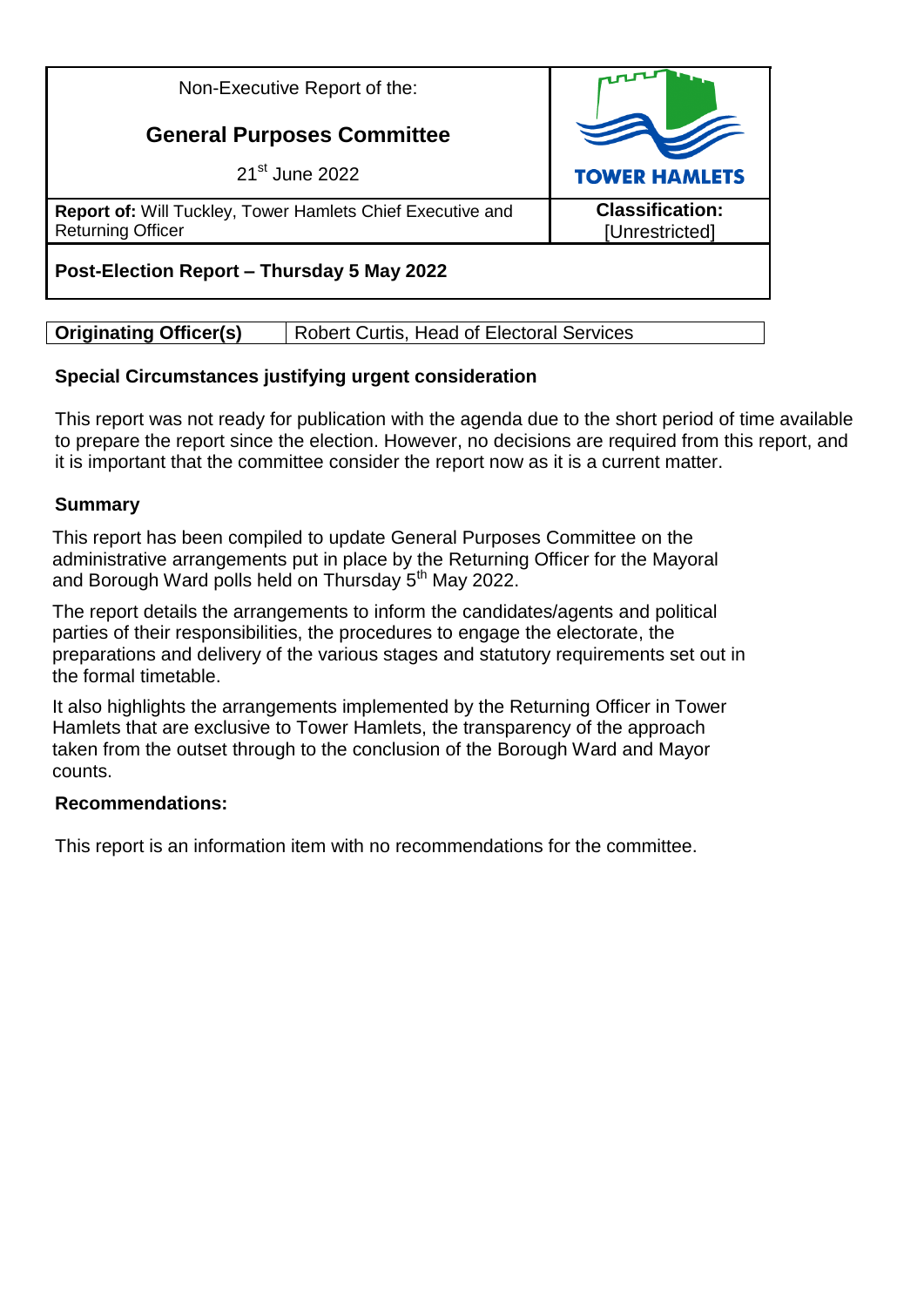# **1. REASONS FOR THE DECISIONS**

1.1. This report is an information item.

# **2. ALTERNATIVE OPTIONS**

2.1 None.

# **3. DETAILS OF REPORT**

- 3.1 This report details the planning undertaken to deliver the Tower Hamlets Borough Council Elections and the Executive Mayor election which took place on Thursday  $5<sup>th</sup>$  May 2022.
- 3.2 The responsibility for the conduct of all local elections in Tower Hamlets falls on Will Tuckley in his role as Returning Officer, this a personal responsibility independent and separate from his duties as an employee of the council.
- 3.4 He is appointed under the Representation of the People Act 1983.
- 3.5 The Returning Officer may appoint one or more persons to discharge all or any of his/her functions and the following officers were appointed as his formal deputies with full powers for these elections.
	- Janet Fasan Director of Legal (Monitoring Officer)
	- Denise Radley Corporate Director Health, Adults and Community and Deputy Chief **Executive**
	- Robert Curtis Head of Electoral Services

The following officers were appointed with limited powers

- Paul Hallett Deputy Electoral Services Manager (Elections)
- Stacey Kennedy-Clarke Deputy Electoral Services Manager (Registration)
- 3.6 The Returning Officer plays a central role in the democratic process ensuring that elections are administered transparently and effectively and that, as a result, the experience of voters and those standing for election is a positive one.
- 3.7 His role includes ensuring the following are undertaken:
	- publishing the notice of election
	- administering the nomination process
	- printing the ballot papers
	- publishing the notice of poll, statement of persons nominated and notice of situation of polling stations
	- the provision of polling stations
	- appointing Presiding Officers and Poll Clerks
	- managing the postal voting process
	- verifying and counting the votes &
	- declaring the result/s
- 3.8 The Council elections elected 45 Cllrs for twenty Borough Wards.
	- 7 wards with 3 Cllrs elected (Total 21)
	- 11 wards with 2 Cllrs elected (Total 22)
	- 2 wards with a single Cllr elected (Total 2)
- 3.9 The Mayoral poll elected the new Executive Mayor for Tower Hamlets.
- 3.10 Details of those elected and the results of previous elections held in Tower Hamlets can be found here <http://democracy.towerhamlets.gov.uk/mgManageElectionResults.aspx?bcr=1>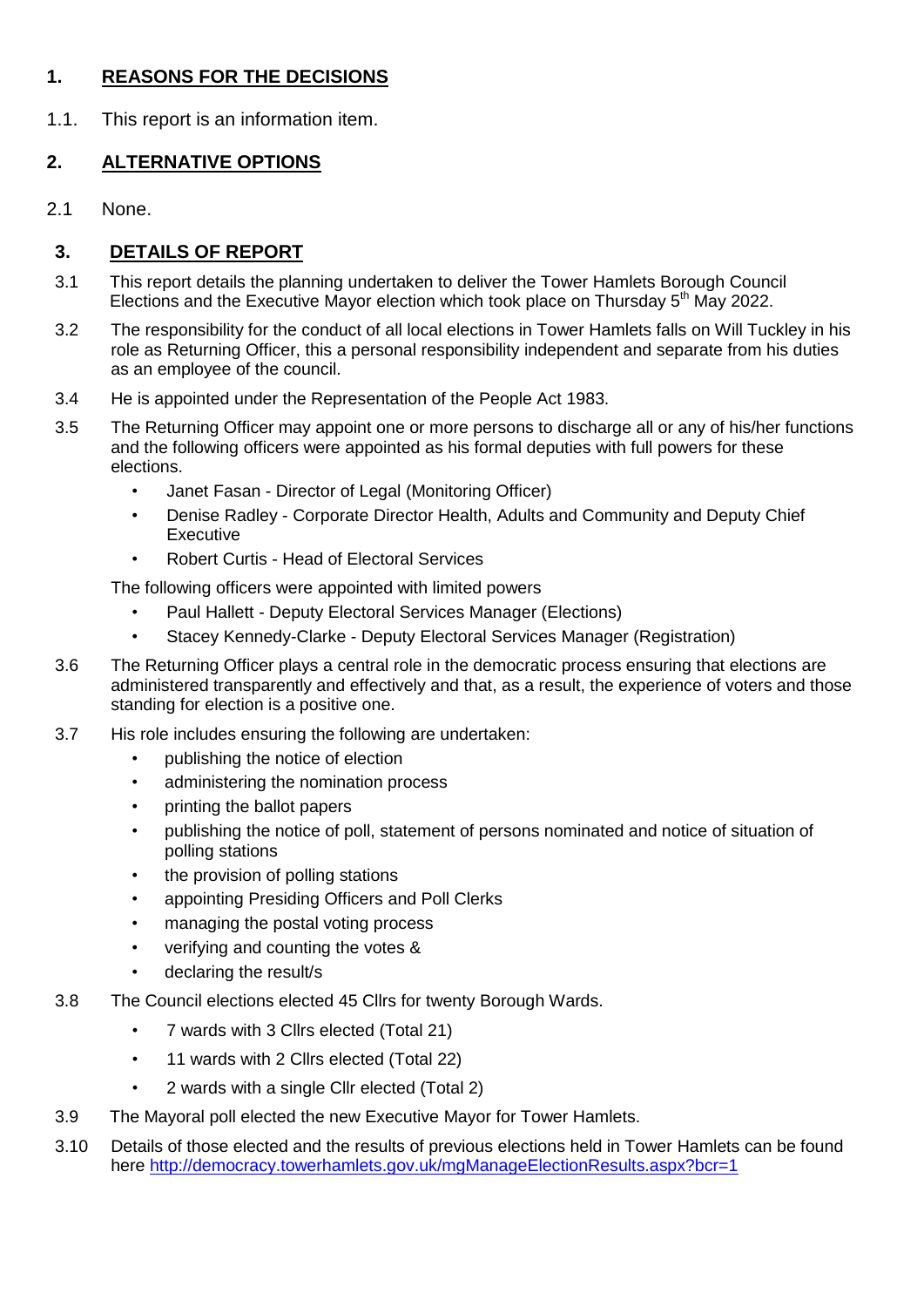- 4. Pre polling day
- 4.1 External stakeholders' meetings started in late 2021 with all the main suppliers contacted. These included
	- FDM data print mail, an established specialist elections printer based in Canning Town, who produced the following,
		- Polling station, empty property, and absent vote polling cards
		- Combined one piece mailer postal vote packs
		- Variations of ballot papers
		- The Mayoral Booklet
		- Polling station stationery
	- Civica Xpress (Electoral Services Software), who provide the software modules for the electoral register and elections management
	- Royal Mail who delivered the poll cards and postal packs and the following was set up to aid these processes
		- Individual postal vote dispatch licences
		- Pre sortation return postal vote licences
		- International dispatch licences
		- Polling day sweep of the sorting offices for postal packs
- 4.2 To assist in the project planning and risk assessments meetings and regular discussions were held with the following from October 2021 through to polling day.
	- The Electoral Commission The Returning Officer is required to satisfy performance standards set by the Commission after every election.
	- The Metropolitan Police
		- Major Investigations Support, Special Enquiries Team (SET)
		- Central East BCU (Hackney & Tower Hamlets)
		- The police compiled their own project plan for all elections across London and discussed these plans in detail with the Returning Officer particularly on how their plan would impact on the preparation and delivery of the polls here in Tower Hamlets.
	- The London Elections Management Board (LEMB), consisting of senior officers from throughout London, were also utilised to ensure consistency of approach
	- The London Branch of the Association of Electoral Administrators (AEA) the professional organisation who assist electoral services teams throughout London and the UK
	- The Department for Levelling Up, Housing and Communities (DLUHC) were also consulted on occasion for advice and interpretation of legislation.
- 4.3 After the publication of the electoral register on 1 December 2021, an Elections Project Board, chaired by the Returning Officer, was convened for the first time on Thursday 16 December 2021.
- 4.4 The Project Board met regularly throughout the 5 months leading up to polling day and used the statutory timetable, which commenced on Monday 28 March 2022 when the Notice of Election was published which is the formal beginning of the elections, to structure preparations.
- 4.5 Monday  $28<sup>th</sup>$  March 2022 was also the date when purdah officially commenced for the Council and the implications of this date were formally communicated to all existing members at the time and council officers directly from the Monitoring Officer before this date to ensure compliance and that the principles of purdah were understood and complied with.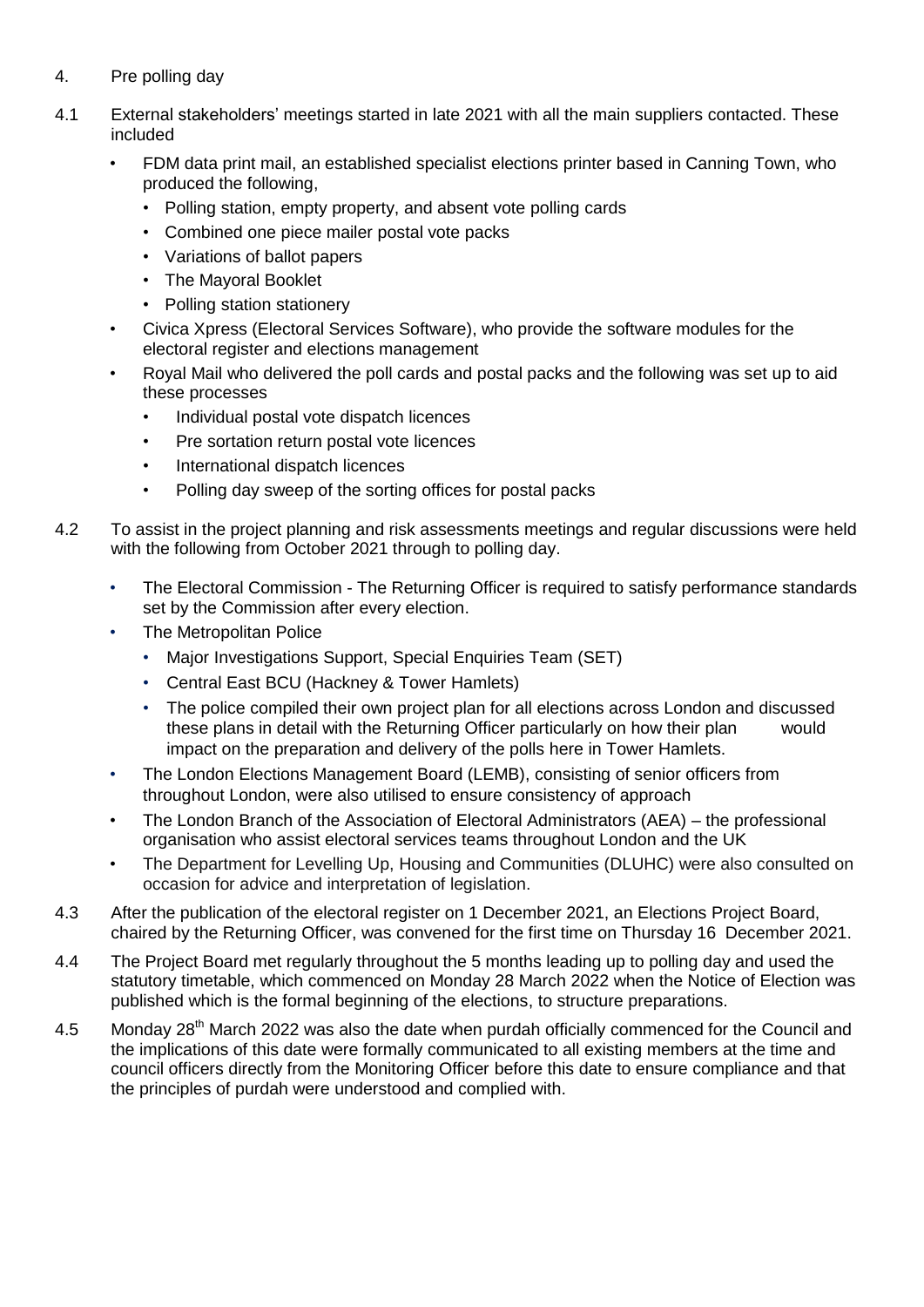- 4.6 The Project Board consisted of internal department leads and external stakeholders
	- Legal
	- IT
	- Communications
	- Facilities/Logistics
	- The Metropolitan Police (SET and Central East BCU)
	- The Electoral Commission
	- Electoral Services
	- Democratic Services
	- Finance
- 4.7 Three separate project plans were prepared by IT, Comms & Facilities aided by Electoral Services.
- 4.8 On Thursday 16 December 2021 a briefing was held for potential candidates and known political parties and election agents.

Issues covered at the briefing included:

- Key dates of the election timetable
- Nomination of candidates what to do and what not to do
- The roles of the various agent types
- The different types of absent votes particularly the handling of postal votes
- Polling day arrangements
- The location and dates of the counts
- How to submit a candidate's expenses
- An open question and answer session was also offered with the Police/Electoral Commission/Returning Officer
- 4.9 This first briefing was well attended by all the known political parties involved in previous elections here in Tower hamlets.
- 4.9 The official statutory timetable for the polls was published and posted on the Councils Elections 2022 web site from October 2021
- 4.10 The Councils web site was updated throughout the timetable and included the publication of the following
	- all statutory notices
	- All validly nominated candidates
	- Information of the polling places and venues being used
	- An interactive search facility for existing polling places
	- All officially declared results and statistics
	- All statutory deadlines and links to web sites to apply to register to vote and apply for an absent vote
- 4.11 Social media was also monitored throughout the initial and final preparations through to polling day and the count.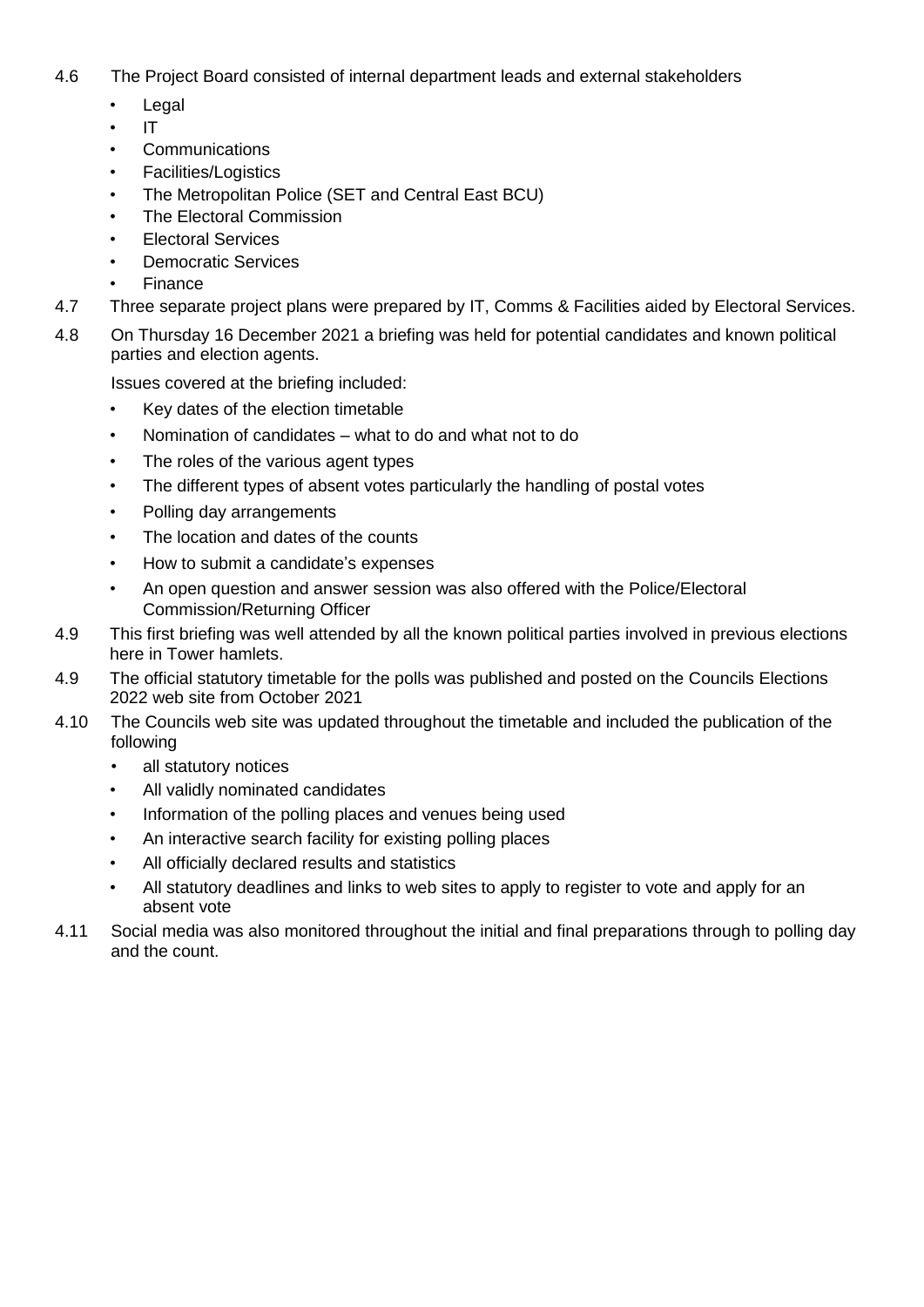- 5. Electoral Registration
- 5.1 Throughout the elections preparations the necessity to compile an accurate electoral register continued.
- 5.2 Additions and deletions from the register were monitored, including absent vote applications, and the statutory electoral register publications were all produced on time and in accordance with the law on the first of each month from January through to April. These were also distributed all the usual recipients of the electoral registers as well.
- 5.2 The following statistics reflect the amendments to the electoral register during that time and calls taken in the office.

| Additions to the register (1st Jan - 5th May)                                                         | 13,193 |
|-------------------------------------------------------------------------------------------------------|--------|
| Deletions from the register (1st Jan - 5th May)                                                       | 9,112  |
| New absent vote applications processed (1st Jan - 5th May)                                            | 2,540  |
| Telephone enquiries received (From Notice of Election on $28^{th}$ March $2022 - 5^{th}$ May<br>2022) | 2,578  |
| Telephone enquiries received on polling day $-5th$ May 2022                                           | 755    |
| Invitation to Register (ITR's) emails sent from 1 January 2022 to polling day                         | 14,027 |
| Letters sent to the electorate (Various) sent from January to April 2022                              | 13,525 |

- 6. Postal Votes
- 6.1 28,765 postal packs were issued. The packs were combined to include the Mayoral ballot paper and the paper for the appropriate ward.
- 6.2 10 postal vote opening sessions were held in Town Hall with 19,394 envelopes returned which represented a 67.42% return.
- 6.3 100% of postal voting statement personal identifiers were checked, these are the dates of birth and signatures against the original applications, and a deferral system adopted for the Returning Officer and Deputy Returning Officers to adjudicate those postal voting statements provisionally rejected. 900 postal voting statements were rejected at these elections.
- 6.3 919 postal packs were received at the close of poll from the polling stations and the Royal Mail sweep.
- 6.4 Postal vote opening sessions were scrutinised by several of the political parties and candidates and feedback received has been favourable and acknowledged the transparency of the processes undertaken.
- 7. Polling day
- 7.1 Polling day represented the culmination of 8 months' work with all 109 polling stations opening on time and staffed to levels over and above the Electoral Commissions recommended ratios.
- 7.2 More staff were recruited and trained for these polls than the extraordinary General Election in December 2019.
- 7.3 Several arrangements were put in place prior to polling and on polling day that were and continue to be arrangements particular to Tower Hamlets. These are detailed in Appendix **A**.
- 7.4 Detailed discussions with the Police and a RAG rating of polling places led to a police officer at every polling place from the commencement of polling to the close of poll. The training literature used by the Police was also contributed to by Tower Hamlets electoral services particularly the issues relating to family voting and campaigning outside polling places.
- 7.5 Feedback on polling day has generally been favourable with very little substantiated complaint, but observations of the following are still a source of some concern from the public, Electoral Commission accredited observers and political representatives.
- 7.6 Not all observers attending the polling stations raised concern, but all comments received are taken seriously and will be assessed during the formal reviews undertaken.
- 7.7 In the main the two issues that were raised more than others were family voting and campaigning outside polling places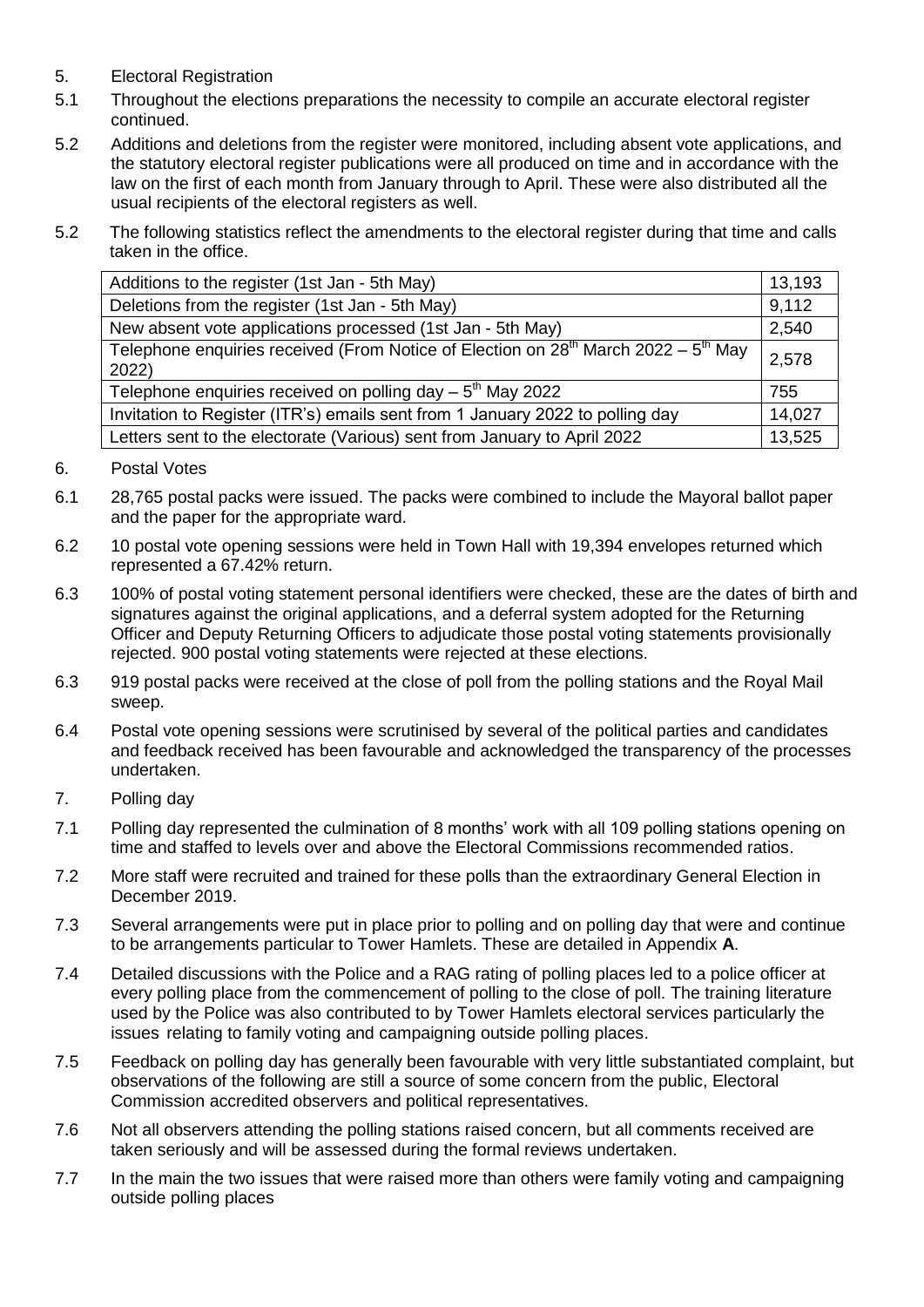## 7.8 Family Voting

It has been acknowledged that Tower Hamlets staff dealt with this issue very well, this a reflection of targeted training provided, but when the polling stations were very busy this proved difficult for staff to enforce at times. This is not an issue that is particular to Tower Hamlets and is now being carefully considered by Government and the Commission as part of formal reviews being undertaken.

#### 7.9 The right to campaign outside polling places

Comments were received that campaigning outside polling places is illegal and that large numbers of people congregating outside polling places is intimidating. In some cases, it was alleged that this deterred people from attending the polling places to cast their vote.

All comments received were responded to as soon as was reasonably practicable on the day explaining that campaigning is not illegal but the way it is carried out could constitute an offence if not carried out in an orderly manner. Importantly, outside the confines of the polling place the Returning Officer does not have any legal authority and it falls on the Police to enforce and that all allegations received would be referred to them straight away.

Concerns were also raised that large groups congregating outside polling stations is intimidating simply because they are in the vicinity, and this should not be permitted.

It is important to note that this is also not an issue solely experienced in Tower Hamlets and this is also being reviewed by Government and the Electoral Commission.

7.10 All polling places closed on time and all the ballot boxes were secured and delivered back to Mulberry Place without incident.

## 8. **The verification and Counts**

- 8.1 The count venue was confirmed as the East Wintergarden in Canary Wharf, this a venue used before and is located within the Borough.
- 8.2 The venue was subject to several onsite meetings with all the major stakeholders including the Police and Canary Wharf Security.
- 8.3 All aspects of the verification and counts were subject to formal project planning with the stages of the count confirmed as follows
	- The verification of the content of the ballot boxes for all the polls took place on Friday  $6<sup>th</sup>$  May 2022 commencing at 8am.
	- It was anticipated that the verification would last for 4 hours finishing at 12.30 and this was the case.
	- An hours break was introduced at 1.30pm with the ballot boxes secured and access permitted to political representatives to ensure full transparency of process.
	- At 1.30pm the Mayor Count commenced, and the anticipated finish of the count and declaration was achieved at 5.30pm and 6pm respectively.
	- The count of the Mayoral votes also ran into the two-stage preferential vote count after no individual candidate gained more than 50% of the votes cast.
	- The counting of votes for the Borough Council Elections started at 8am on Saturday  $7<sup>th</sup>$  May 2022 and the last result was declared as anticipated at 6pm.
	- Using grass skirts is an accurate counting method but due to the nature of mixed votes in Tower Hamlets the number used was very high particularly in those wards with 3 vacancies. In one ward alone an unprecedented 179 grass skirts were used, and this proved time consuming but was not unexpected.
	- Two wards were subject to informal double checks of the ballot papers counted following requests from election agents.
- 8.4 Comments relating to the counts were varied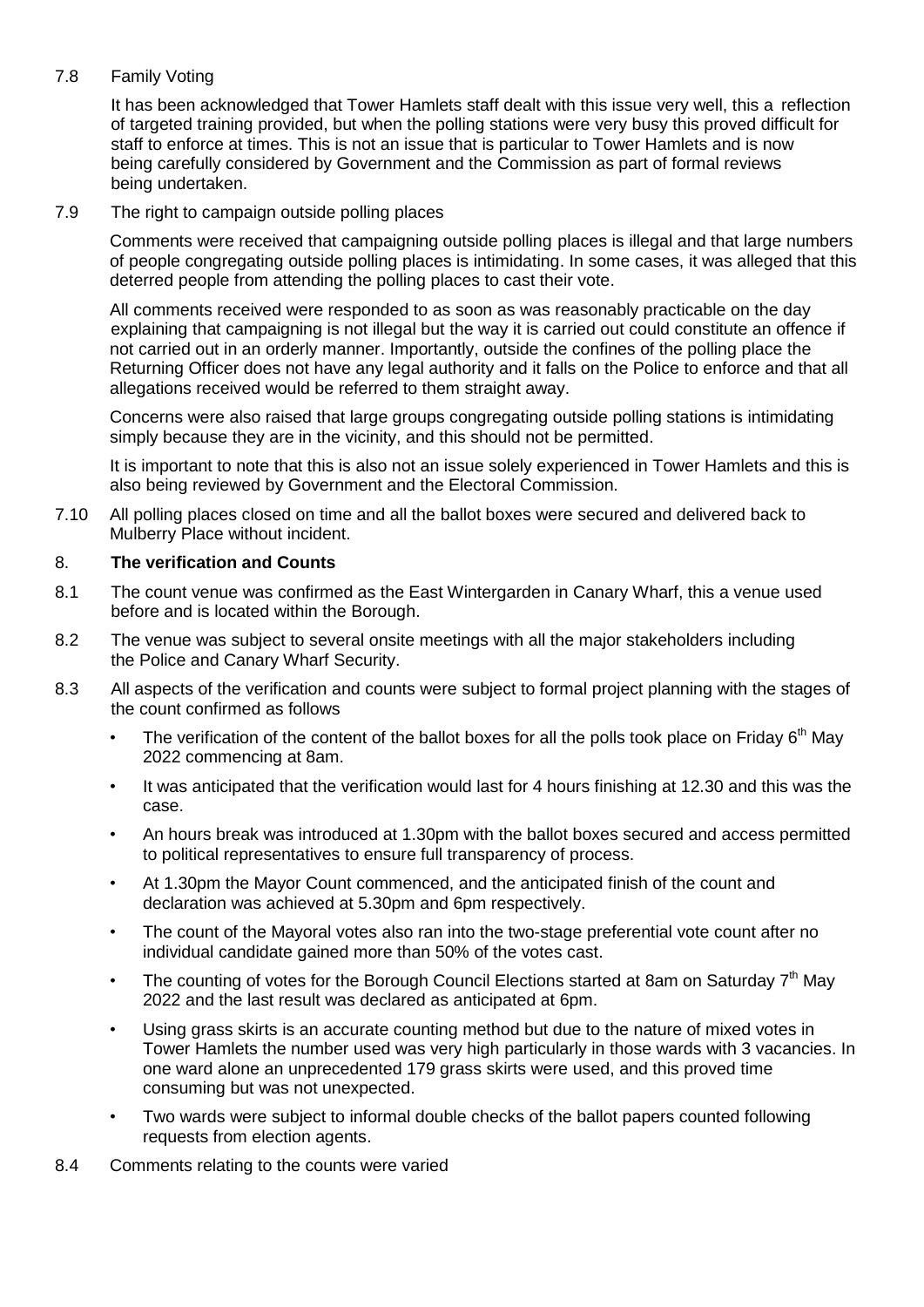- The East Wintergarden is considered an excellent venue but considered by some to be too small compared to the Excel.
- The Perspex screens used on the tables were welcomed and the consensus that this set up should continue. The screens do however pose a problem of direct communication particularly when adjudicating spoiled papers and this will be considered for future polls held.
- Extra signage showing which ward was being counted was also requested and this will be arranged for future polls.
- Chairs were requested for some of the attendees given the time spent in the venue.
- The count ticket security system with photographs and the security provided by the EWG was welcomed and worked well. There was confusion as to the roles and rights of access to certain processes from some and this needs to be clarified in the future with agents and candidates with many appointed believing they had the right to attend all aspects of the verification and counts.
- Unfortunately, there were odd occasions where individuals gained entry without tickets predominantly through the staff entrance, often brought in by candidates and agents. Where identified individuals were removed from the venue by security but unfortunately showed a breach of the security arrangements and this will also be reviewed for future counts.
- 9 Post polling and count
- 9.1 All candidates must submit returns of their expenditure, this a statutory requirement subject to 35 days after the declaration of the results.
- 9.2 All Mayor returns were received in line with the return deadlines by Friday 10<sup>th</sup> June 2022 and will be held by the Returning Officer for a period of 2 years.
- 9.3 All Borough Ward returns were also received in line with the deadline by Monday 13<sup>th</sup> June 2022 and will be held by the Returning Officer for a period 2 years.
- 9.4 During that period, copies will be made available for public inspection without charge.
- 9.5 Anyone can also request copies of the returns and accompanying documents, which will be supplied on payment of the fee of 20p per side.
- 9.6 The addresses of individuals who have made donations to candidates will be removed from all inspection copies and copies supplied on request.
- 9.7 At the end of the two-year period if the candidate or the relevant election agent requests the returns, they must be returned. Otherwise, the returns and accompanying documents will be destroyed.

# **5. COMMENTS OF THE CHIEF FINANCE OFFICER**

## **6. LEGAL COMMENTS**

- 6.1 The requirements for the conduct of local elections are set out in the Representation of the People Act 1983 and in the Local Elections (Principal Areas) (England and Wales) Rules 2006.
- 6.2 The matters set out in this report comply with the above legislation.

#### **7. ONE TOWER HAMLETS CONSIDERATIONS**

7.1 There are no equalities or diversity implications arising from this report

#### **8. BEST VALUE (BV) IMPLICATIONS**